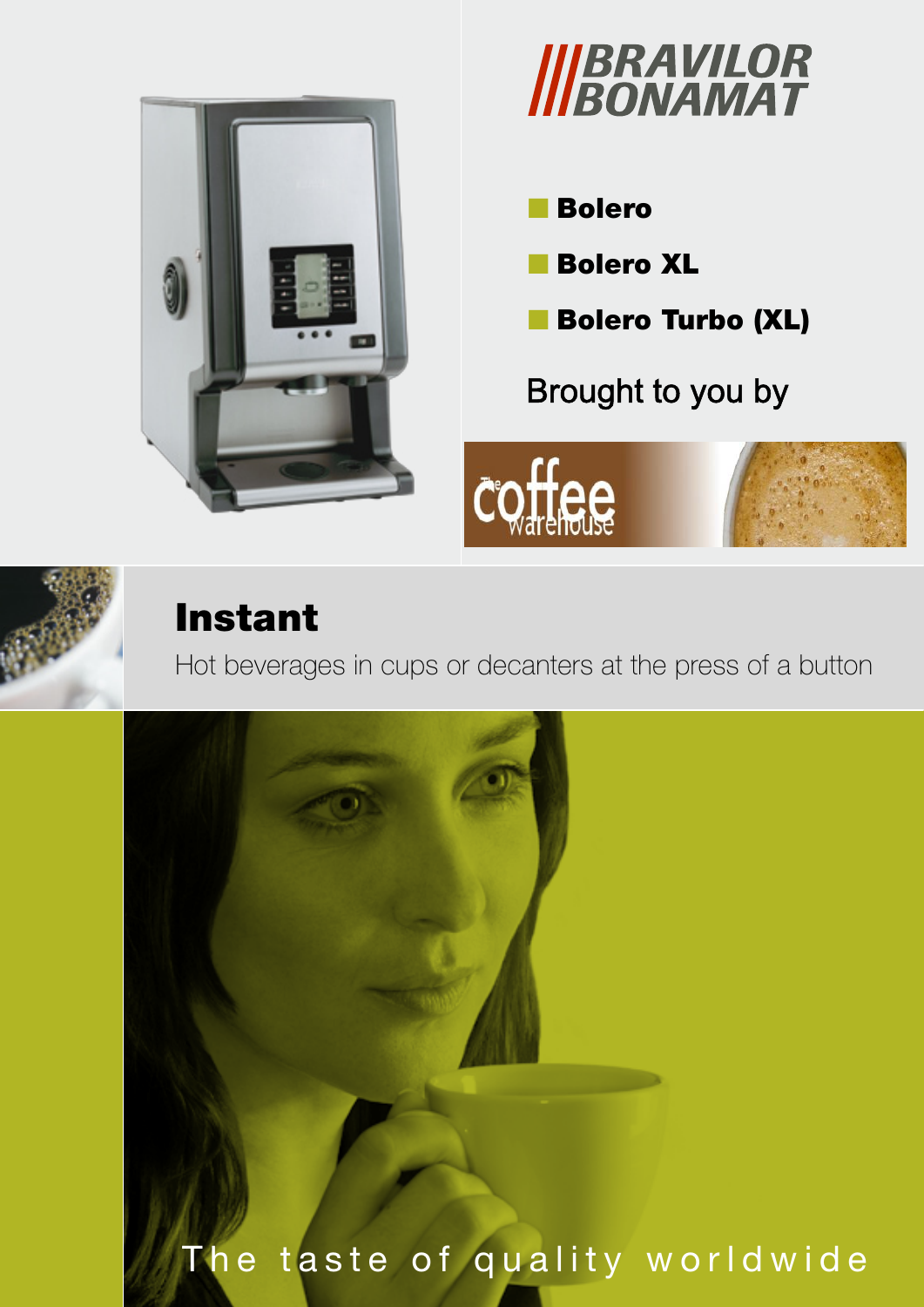





### **Bolero**

#### Bolero

- Model with 1 or 2 transparent canisters
- LED backlight for clear menu selection
- Available with or without separate hot water tap for tea or soup
- Unique mixing unit ensures excellent ingredient flow
- • Hot water system: less susceptible to scale formation
- • Descaling signal and rinsing program, rinsing program on the control panel
- Closable canister outlet
- Drip-tray-full warning
- Total and daily counters
- Energy saving mode
- • Available in mysterious grey and stardust white



The display has a clear menu selection with LED backlight which makes it simple to operate.



Transparent canisters: convenient and easy to use. The Bolero Turbo (XL) is suitable for extra large canisters (5.3 litres).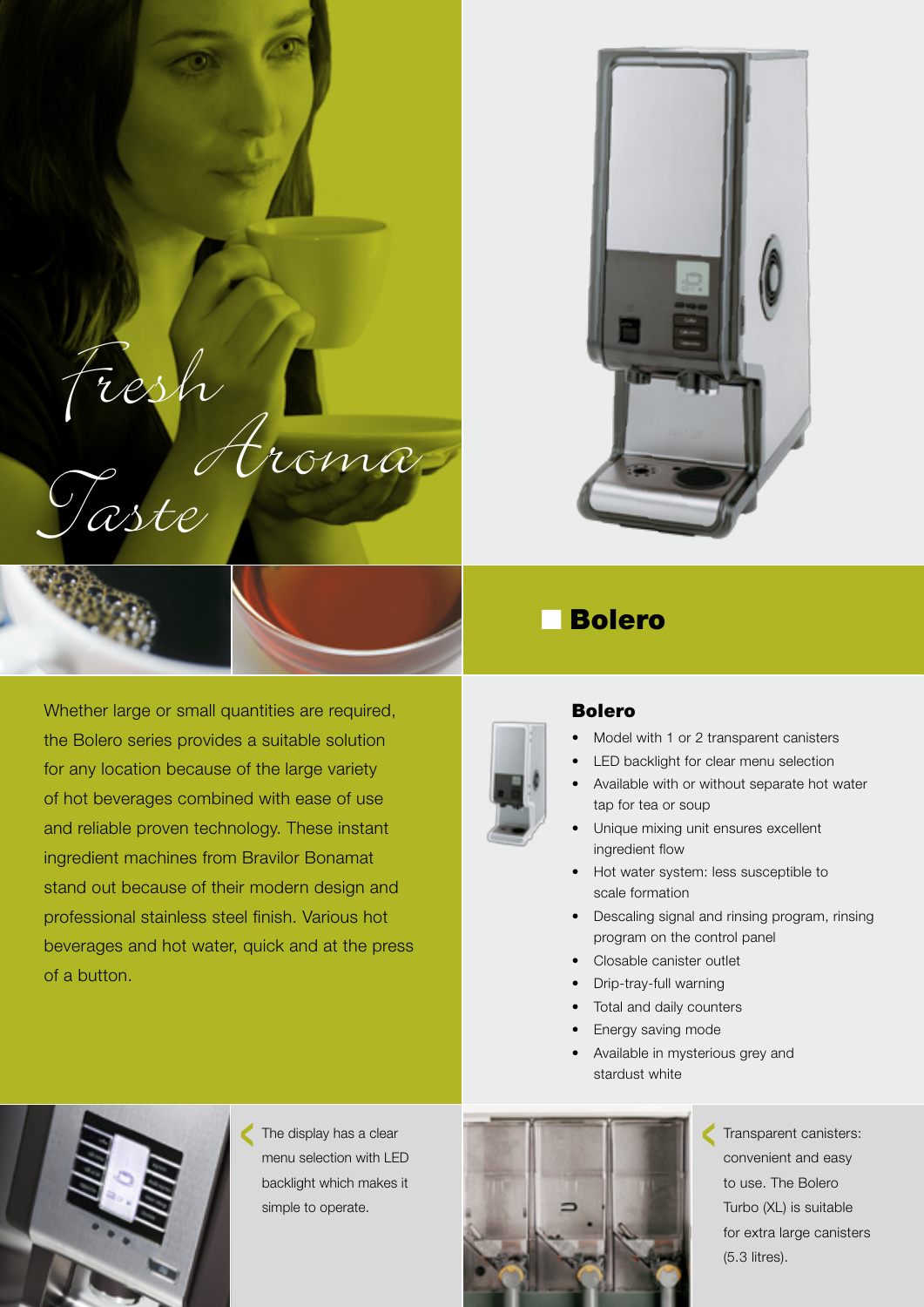



## ■ Bolero XL





### Bolero XL 333/423

- Model with 3 or 4 transparent canisters
- LED backlight for clear menu selection
- Separate hot water tap for tea or soup
- Unique mixing unit ensures excellent ingredient flow
- Hot water system: less susceptible to scale formation
- • Descaling signal and rinsing program, rinsing program on the control panel
- Closable canister outlet
- Drip-tray-full warning
- • Total and daily counters
- Energy saving mode
- Available in mysterious grey and stardust white



- Single or dual (simultaneous yet independent) draw off
- Model with 2-4 (Bolero Turbo) or 3-6 (Bolero Turbo XL) transparent canisters
- LED backlight for clear menu selection
- Separate hot water tap for tea or soup
- • Unique mixing unit ensures excellent ingredient flow
- • Hot water system: less susceptible to scale formation
- • Descaling / filter replace signal and rinsing program, rinsing program on the control panel
- Closable canister outlet
- Drip-tray-full warning
- Total and daily counters
- Energy saving mode



The Bolero XL is available with a built-in coin mechanism.



The double walled € thermos flask (1 ltr, 1.2 ltr, 1.5 ltr, 2 ltr) preserves an optimal coffee quality for a long period of time.